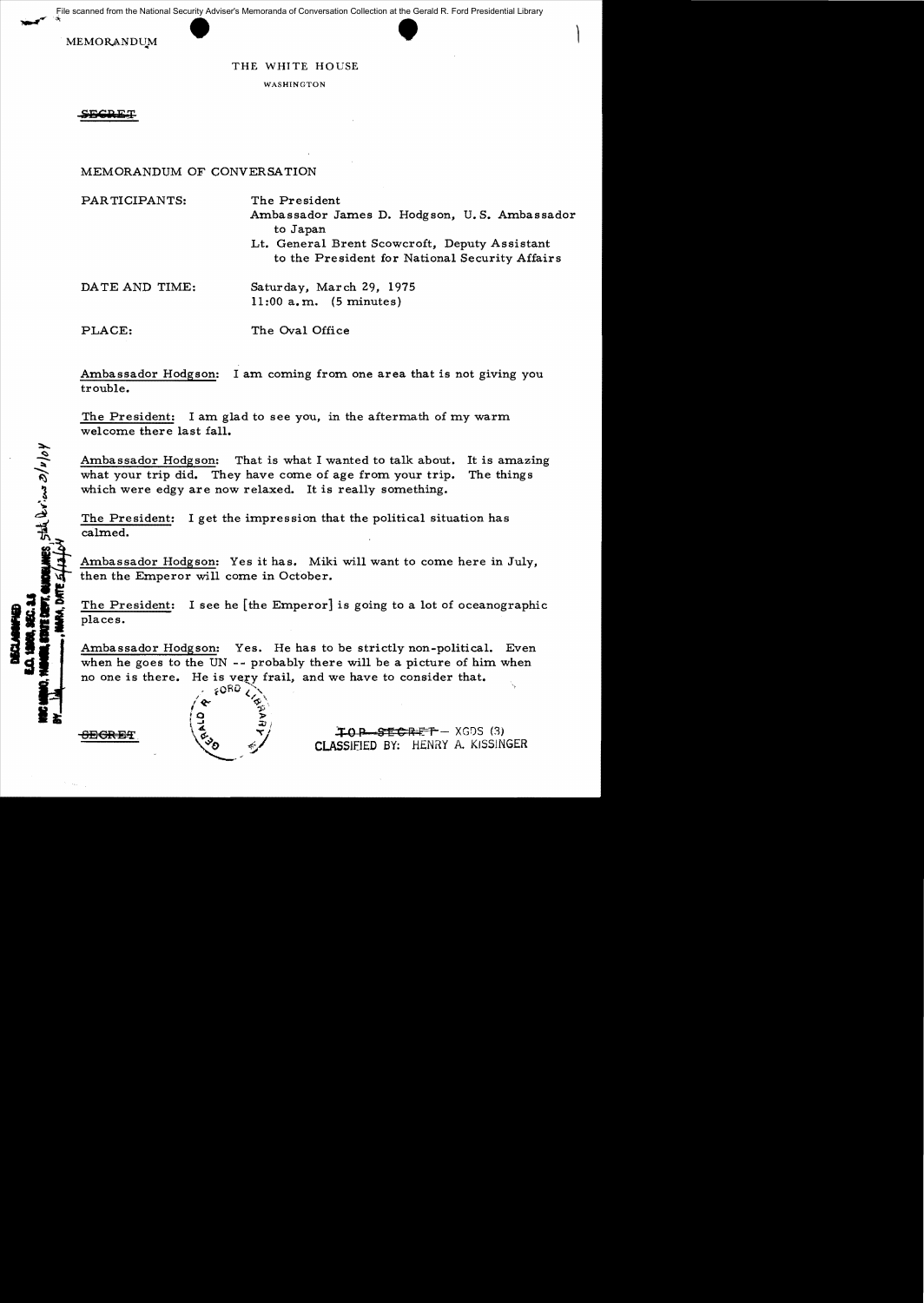The President: Who is coming with him?

Ambassador Hodgson: Just the two of them. None of the rest of the family. We will keep the visit non-political and low-key in activity. They watch for you to come to a return dinner.

 $\bullet$   $\bullet$   $\bullet$   $\bullet$ 

## The President: That's no problem. Where will they stay?

Ambassador Hodgson: The Blair House. Then they will travel for two weeks. We have to stage it so TV will play the right aura back to Japan.

The President: He was very nice to me. He's kind of hard to talk to!

Amba s sador Hodgson: You did, though. That is what counted with the Japanese. There was no idle looking into the distance.

When Miki comes, it requires only a lunch or dinner. Protocol requires the head of government to precede the Emperor.

[Ambassador Hodgson told a story about a Japanese Stone Lantern that was given to the embassy. The conversation then ended].